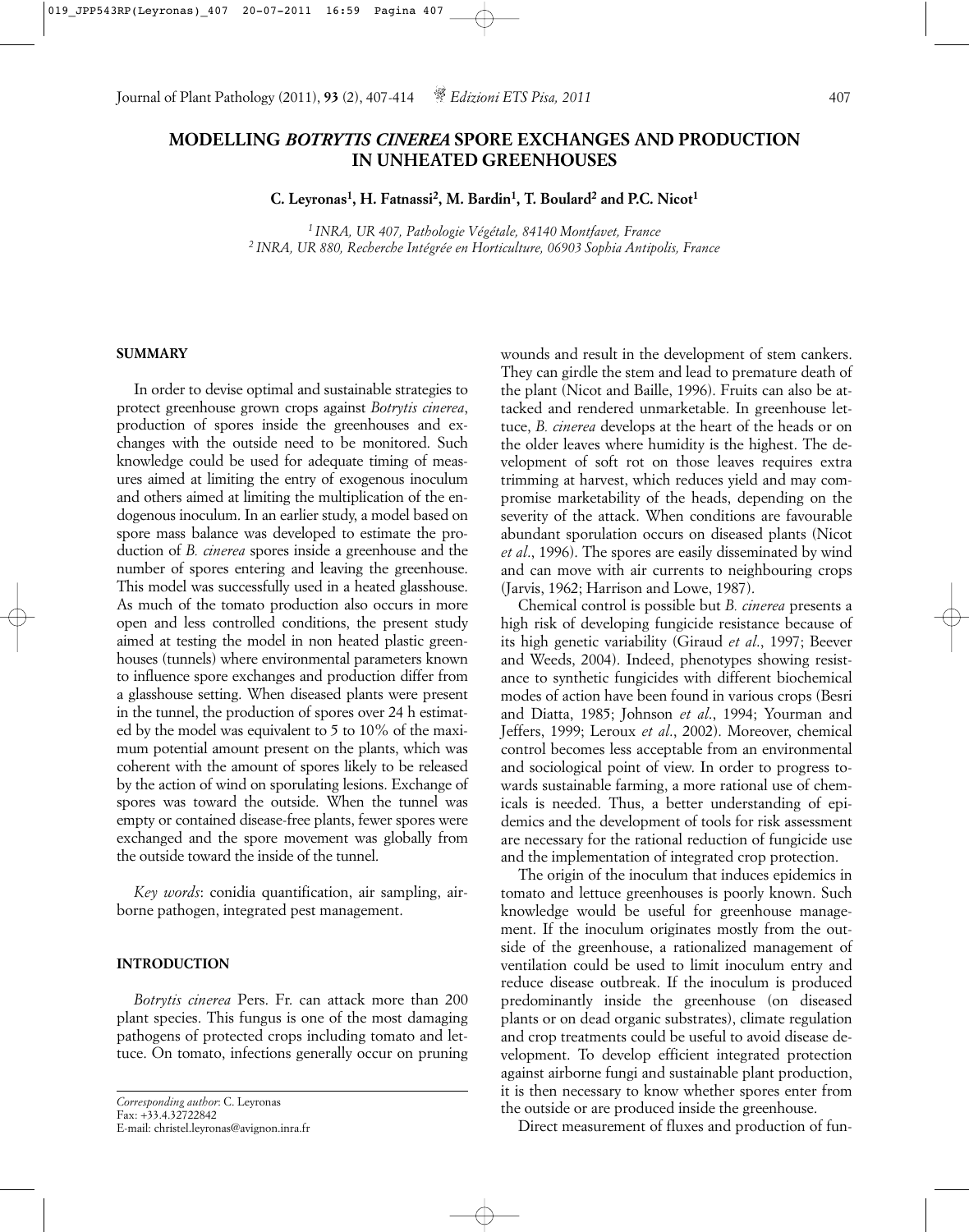gal spores in a greenhouse is a difficult task and modelling may provide a useful alternative. Boulard *et al*. (2008) developed a model which estimates spore production in a greenhouse. The basis for the model is that the amount of inoculum present in the air of a greenhouse (measured by the inside concentration of airborne inoculum) depends on spore production (on diseased plants or on dead organic matter), but it is affected by deposition (on the plants, floor and structures) and by the fluxes of inoculum between the inside and the outside, which in turn is dependant on the outside concentration of air-borne inoculum and on the air exchange rate through openings (Fig. 1). This model was used to study a heated glasshouse composed of several compartments (Boulard *et al*., 2008), a type of structure which represents approximately one third of the surface of sheltered crops in France. The most common type of greenhouses, used over nearly 4,500 ha (Agreste, 2005), are plastic tunnels which are more open and have smaller volumes than glasshouses. They are generally not or only minimally heated and the climate inside is less regulated than in glasshouses.

The aim of our study was to determine if the model developed for a glasshouse was relevant for use in tunnels. Specifically, our purpose was to ascertain whether: (i) the values estimated by the model were influenced by the presence or absence of spore-bearing plants in the tunnel and (ii) inoculum production calculated with the model was coherent with that estimated from the amount of spores present on the plants. To this end, an evaluation phase was first carried out in an empty tunnel and in a tunnel that contained inoculated plants bearing a known number of sporulating lesions. In the second phase, the model was used in tunnels containing tomato or lettuce crops.

#### **MATERIAL AND METHODS**

**Experimental set up.** Experiments were carried out in INRA's experimental tunnels at Avignon (43° 55'N,  $4^{\circ}48'E$ ). The tunnels  $(8\times16$  m) were oriented north to south. Passive ventilation resulted from lateral side vents (1.2 mm×12 mm) equipped with wind-deflecting nets to prevent damage from strong winds. The four central tunnels comprised 6 rows of 30 tomato plants (cvs Swansson and De Ruiters), with a density of 1.4 plants m-2. A lettuce crop was grown in the two other tunnels (cvs Faustina and Rijk Zwaan) with a density of 12 plants m-2. Tomatoes were drip-irrigated and lettuces were irrigated by sprinkling according to common commercial practice. The side vents of tomato tunnels were automatically opened when the inside temperature increased beyond 23°C. The vents of lettuce tunnels were kept opened, with a maximum opening area of 28.8  $m<sup>2</sup>$  (representing 12% of the total cover surface), because of high summer temperatures.

**Estimating inoculum production inside the tunnels.** Using the model of Boulard *et al*. (2008) the spore balance was computed during replicate series of 24 h periods. Spore production was calculated with the formula: *Pi*∆*t* =  $V\Delta Ci + Di \Delta t - G(C_0-C_1) \Delta t$ 

where *Pi* represented the amount of airborne inoculum produced inside the tunnel per unit of time, ∆t represents the 24 h time span used in our replicate experiments,  $V_s$  represents the total volume of air (in  $m<sup>3</sup>$ ) in the tunnel, ∆*Ci* represents the change in concentration of air-borne inoculum inside the tunnel during the 24 h period (in spores m-3), *Di* represents the rate of sedimentation of air-borne inoculum (in spores per unit of time), *G* represents the air exchange rate between the inside and the outside and *Co* represents the concentration of air-borne inoculum outside of the tunnel (in spores m-3). Thus, the terms of the formula *Pi*∆*t* represents the amounts of inoculum produced during the 24 h time span, *Vs*∆*Ci* represents the change in spore content inside the total volume *Vs* of the tunnel, *Di* ∆*t* represents the amount of inoculum removed from the air by sedimentation during the 24 h period and *G(Co-Ci)* ∆*t* represents the net balance of inoculum exchange between the inside and the outside of the tunnel during the 24 h period.

**Estimation of the air exchange rate between the inside and the outside of the tunnel.** According to Boulard and Baille (1995), the air exchange rate G  $(m<sup>3</sup>h<sup>-1</sup>)$  can be estimated as:

$$
G = \frac{So}{2} Al \sqrt{2g \frac{(To - Ti)}{To} \frac{Hc}{2} + (C_w U^2)}
$$

where  $\delta$ *o* is the opened surface of the tunnel  $(m^2)$ ,  $\Lambda$ *l* is the discharge coefficient of the openings, *Cw* is the wind effect coefficient, *g* is the gravity constant (9.81 m sec-2), *Ti* and *To* are the air temperature inside and outside of the tunnel, *Hc* is the equivalent chimney height  $(m)$  and *U* is the wind speed  $(m \sec^{-1})$  outside of the tunnel.

In tomato tunnels, where vents opening was adjusted according to inside temperature, the opened surface *So* was monitored continuously with the help of potentiometers fixed on the rolling axes of the vents. The data were collected every 5 seconds by a CR10X data logger (Campbell Scientific, UK) and averaged over 15 min periods. To estimate *Al* and *Cw*, we used a gas-tracing technique (N2O decay rate) as described by Fatnassi *et al*. (2002). Two cases were distinguished, as the estimates may be affected by crop height, depending on the wind speed outside the tunnels (Fatnassi *et al*., 2009). When wind speed was below 1 m sec<sup>-1</sup> values of *Al* and *Cw* were estimated as 0.74 and 0.068, respectively, and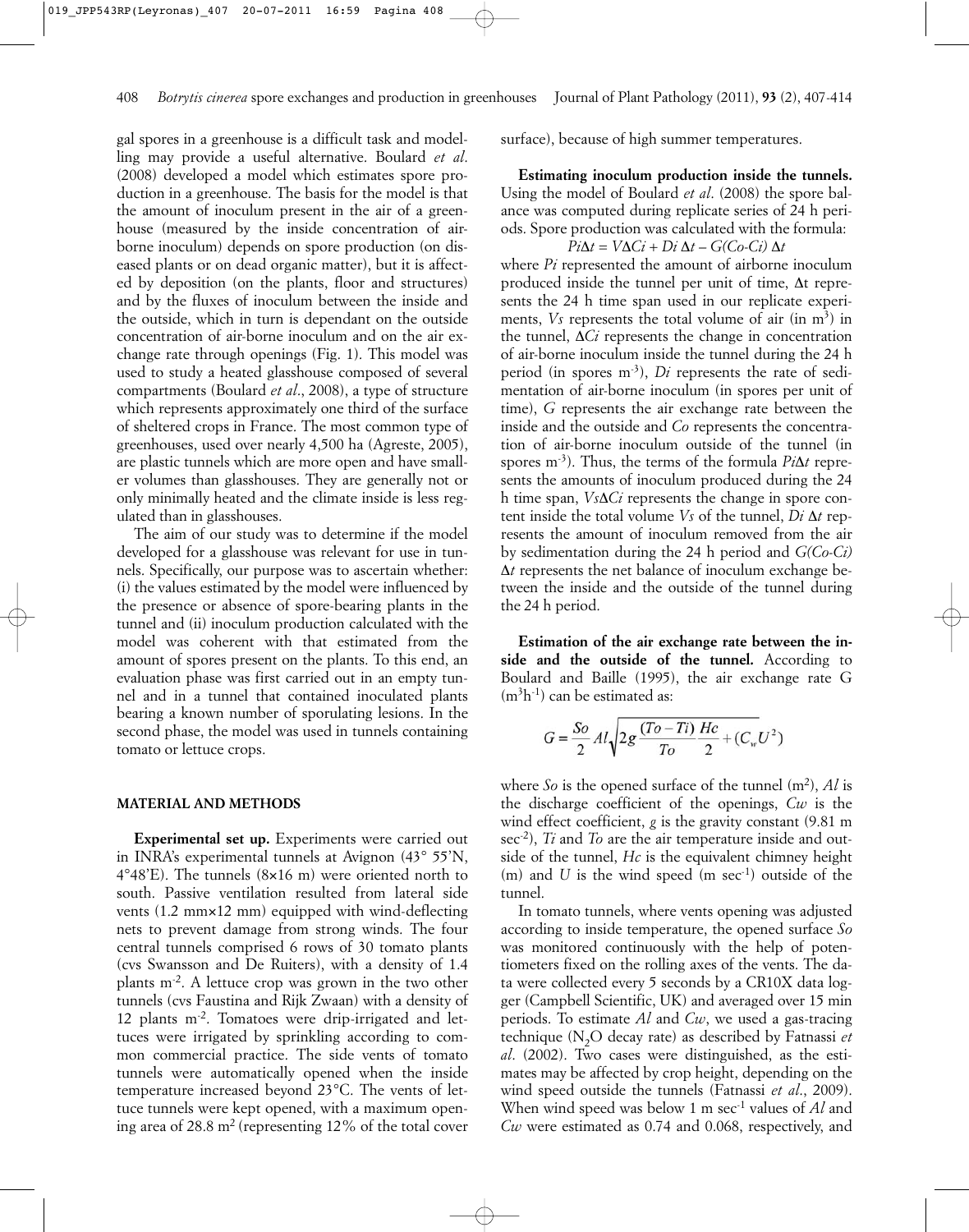used for the calculation of *G* regardless of crop height. For wind speeds over 1 m sec<sup>-1</sup>, the term

$$
\sqrt{2g\frac{(To-Ti)}{To}\frac{Hc}{2}}
$$

is negligible and the calculation of *G* can be simplified

$$
as \tG = \frac{So}{2} Al \sqrt{C_w} U.
$$

In this case the overall wind effect coefficient on ventilation ( $Al\sqrt{C_w}$ ) was shown in a preliminary work to be highly correlated with the angle between wind direction and the vents (Fatnassi *et al*., 2009). On the basis of that work, we used the formulas presented in Table 1 for our estimations of  $Al\sqrt{C_{w}}$ .

**Table 1.** Calculation of the overall wind effect coefficient on ventilation ( $Al\sqrt{C_w}$  when wind speed is over 1m  $\times$  sec<sup>-1</sup> (from Fatnassi *et al*., 2009).

| Vegetation height              | $Al\sqrt{C_{w}}$                                         |
|--------------------------------|----------------------------------------------------------|
| $20 \text{ cm}$                | $= 0.258[\cos(\theta)]^2 - 0.0065\cos(\theta) + 0.31$    |
| 1 <sub>m</sub>                 | $= 0.1604[\cos(\theta)]^2 + 0.0006\cos(\theta) + 0.2369$ |
| $2.13 \text{ m}$ (to the roof) | $= 0.0278[\cos(\theta)]^2 - 0.0021\cos(\theta) + 0.2$    |

 $\theta$  is the angle between wind vector and vents' surface.

**Climatic data.** Air temperature and relative humidity were monitored continuously inside and outside the tunnels, using ventilated HMPC35C probes (Vaisala, Finland). Wind speed and wind direction were meas-

**Biological measurements.** Inside (*Ci*) and outside (*Co*) concentrations of air-borne inoculum were assessed with two high throughput jet samplers (Burkard Manufacturing, UK) with a flow rate of  $0.75 \text{ m}^3 \text{ min}^{-1}$ . Petri plates (9 cm diameter) containing 20 ml of a *Botrytis*-selective medium were placed at the base of the sampler's settling chamber. We used the *Botrytis* Spore Trap Medium (BSTM) of Edwards and Seddon (2001), amended with a high amount of agar (2.5%) to limit dehydration of the medium during hot periods. Sampling was carried out during 24 h periods. In each sampling day, three Petri plates were placed successively in each sampler at 8:00, 12:00 and 17:00 (central European time).

data logger and averaged over 15 min periods.

Sedimentation of air-borne inoculum was assessed with 12 deposition plates homogeneously distributed in the tunnel. The plates contained 20 ml of BSTM medium and were placed 20 cm above the ground. The plates were exposed for 24 h. When the weather was hot and dry, 5 ml of sterile distilled water were added on the surface of the medium to avoid dehydration.

After exposure, all Petri plates (either from Burkard samplers or used as deposition plates) were incubated in the laboratory at 20°C and were examined daily for a fortnight for fungal development. As several species with initially similar morphology may grow on BSTM medium, every colony showing radially-branched hyphae and producing a dark brown halo in the medium was transferred to potato dextrose agar (PDA) for further identification. After 10 days of incubation on PDA, when typical *Botrytis* sporulation appeared on the



**Fig. 1.** Terms of a spore balance model in a tunnel with two side vents. Spores (represented by small circles) can move between the inside and the outside of the tunnel through the open vents. *B. cinerea* spores are likely to be produced by diseased plants and death organic debris on the soil.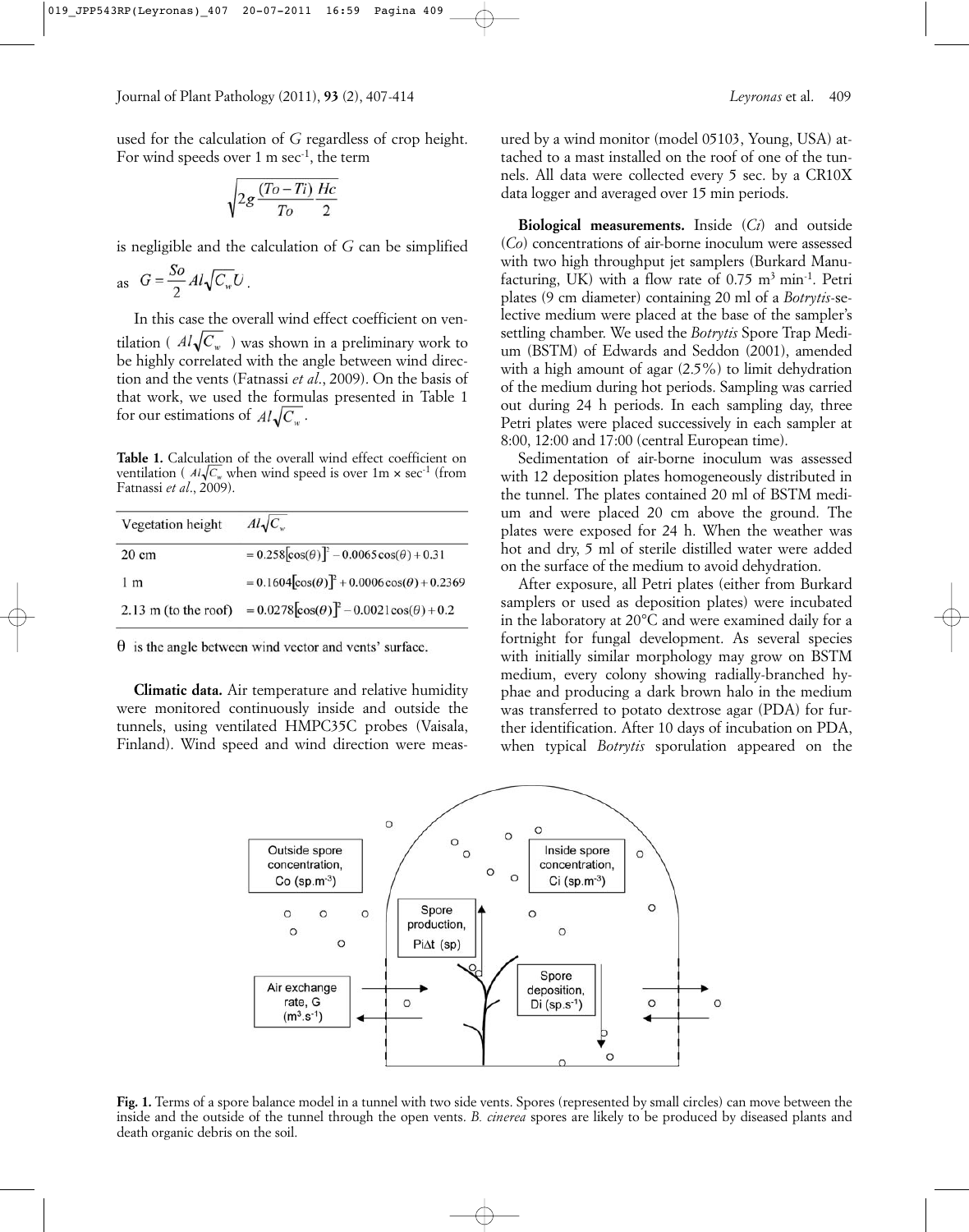plates, the number of *Botrytis* colony forming units (CFU) was recorded. These counts were then used to estimate the density of air-borne inoculum per cubic meter of air (Burkard samplers) and the numbers of airborne inoculum units deposited per second per square meter of tunnel (deposition plates). To facilitate reading, the term "air-borne inoculum unit" will be simplified to "spore" in the rest of this paper, although it cannot be ruled out that some of the air-borne inoculum quantified in our experiments consisted of groups of spores or other forms, such as mycelial fragments embedded in small debris particles.

**Evaluation tests in absence of crops.** Two experiments were conducted outside the cropping season (one in autumn and one in spring). For both experiments the model was first tested in an empty tunnel for 5 consecutive days, in conditions representing an expected lack of inoculum production. In a second step a batch of 15 potted tomato plants, all bearing sporulating lesions of *B. cinerea*, was introduced in the tunnel and exposed for 6 days. In a third step, only carried out for spring testing, a new batch of 30 plants with sporulating lesions was introduced and exposed for an additional 7 days. All the plants had been inoculated and incubated in a climatic chamber at 21°C seven days before their introduction in the tunnel. In the second test, the amount of spores present on the plants was determined. On the basis of earlier work (Nicot *et al*., 1996; Fruit, 2001), it was estimated that each of the plants of the first batch during the spring experiment carried on average 53,000 spores at the time of introduction in the greenhouse, while each of those of the second batch carried *ca* 12,000 spores. These data were used for comparison with spore production values provided by the model.

**Use of the model in tunnels with crops.** During the 2007 growing season, trials were conducted at crop level in two tunnels. The model was used to estimate spore production in a tomato tunnel at three different crop stages with plant height varying from 20 cm to 2.10 m (from April to June), and was used in a lettuce tunnel (May). During the growing season tomato and lettuce crops were monitored weekly for incidence of grey mould and other possible pests. Every symptom on tomato plants and every rotten lettuce with typical sporulation were recorded. Disease incidence was calculated by estimating the number of plants attacked by *B. cinerea* out of the total number of plants in the tunnel.

**Statistical analyses.** Statistical analyses were done with StatView (version 5, SAS Institute). Statistical inferences were made at the 5% level of significance, unless indicated otherwise. Non parametric tests were used to determine correlations (Spearman test) and significant differences (Mann and Whitney) between data of different days.

## **RESULTS AND DISCUSSION**

**Evaluation of the model in absence of crops.** To evaluate the relevance of the model for the estimation of spore production inside a tunnel, we compared the values computed with the model in a situation representing lack of inoculum production (experiment in a empty tunnel) and in a situation in which a known amount of inoculum was present on plants introduced in the tunnel. Overall, the values provided by the model coincided well with the experimental situation, with some level of day-to-day variability as detailed below.

In these two experiments, spore trap counts provided low values of inside and outside air-borne inoculum concentration (Fig. 2 and 3) before the introduction of diseased potted plants in the tunnel. During the days when the tunnel was empty, there was no statistically significant difference between inside and outside concentrations (Mann and Whitney, P=0.30 for the first experiment and P=0.24 for the second one). On average, inoculum deposition amounted to 0.052 and 0.01 spores per second on the total surface of the tunnel, for the autumn and the spring experiment, respectively, which corresponded to 35 and 7 spores deposited per square meter during a 24 h period. In the autumn experiment, the estimated spore exchange  $[G(C_0-C_i)\Delta t]$ was low but positive during the days when the tunnel was empty, indicating that more spores were entering than leaving the tunnel (Fig. 4). For the same situation in the spring experiment, the estimated spore exchange rate was also low, but it was negative, suggesting that



**Fig. 2.** Inside and outside spore concentration and spore deposition during the autumn evaluation test. On October 15, a batch of 15 plants was introduced in the tunnel (biological data were not recorded on October 12 and 13). Co and Ci were assessed by collecting airborne inoculum on a semi-specific medium using a high throughput air sampler. Di was assessed with the help of deposition plates containing a semi-selective medium.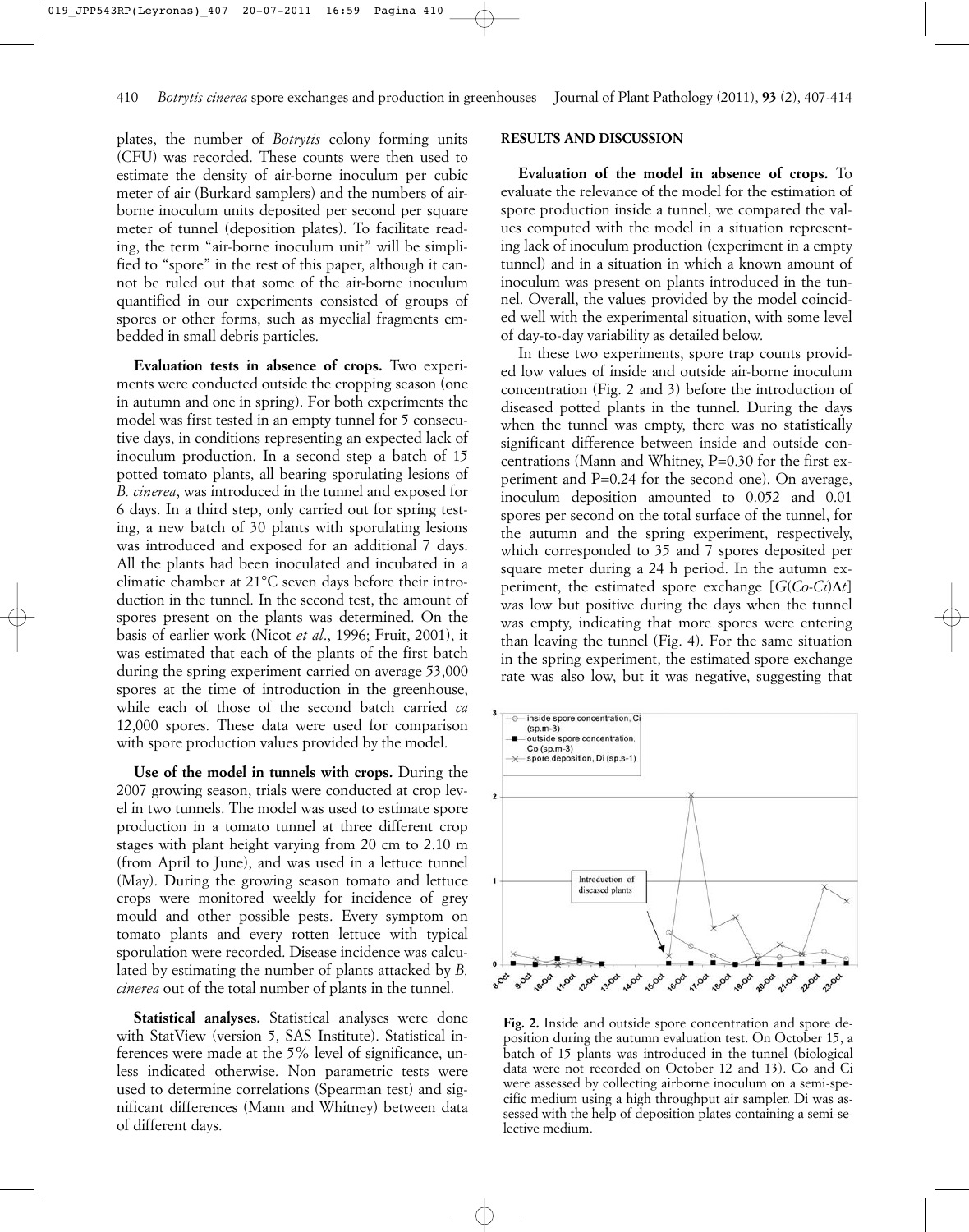

**Fig. 3.** Inside and outside spore concentration and spore deposition during the spring evaluation test. On May 23 a first batch of 15 diseased plants was introduced in the tunnel. It was replaced on May 29 by a second batch of 30 plants. Co and Ci were assessed by collecting airborne inoculum on a semi-specific medium using a high throughput air sampler. Di was assessed with the help of deposition plates containing a semi-selective medium.

more spores left than entered the tunnel (Fig. 5). The estimations of daily spore production provided by the



**Fig. 4.** Variations of the terms of the spore balance in the autumn validation test. On October 15, a batch of 15 diseased plants was introduced in the tunnel (indicated by the arrow). Co and Ci were assessed by collecting airborne inoculum on a semi-specific medium using a high throughput air sampler. Di was assessed with the help of deposition plates containing a semi-selective medium. Vs represented the total volume of air  $(in m<sup>3</sup>)$  in the tunnel. G was calculated on the basis of the physical characteristics of the tunnel and climatic data (see M&M section). Spore production was calculated as Pi∆t = V∆Ci + Di ∆t – G(Co-Ci) ∆t.

model in the empty tunnels ranged from –8,397 to +11,290 spores in the autumn experiment and from 0 to 5,450 spores in the spring experiment. Negative values occurred mostly when inside and outside spore concentration values were very low and when outside concentration was higher than inside concentration or when spore deposition was low.

The effect of the introduction of spore-bearing plants in the tunnel on the estimates provided by the model was different between the two experiments. In the autumn experiment, both inside concentration and inoculum deposition increased as soon as diseased tomato plants were introduced in the tunnel (Fig. 2). The inside concentration was significantly greater than the outside concentration (Mann and Whitney, P=0.01) and a maximum inoculum deposition of  $2.02$  spores sec<sup>-1</sup> was recorded, which corresponded to 1,366 spores m<sup>-2</sup> day<sup>-1</sup>. The term representing the exchange of spores with the outside was null or negative, indicating that more spores were leaving than entering the tunnel (Fig. 4). One day after the introduction of spore-bearing plants, the estimate of spore production by the model reached 201,900 spores day-1. Estimated spore production then decreased during the five following days but remained higher than the production estimated in the empty tunnel. Then another peak of 82,955 spores was observed on October 22. Globally, during this first validation test, the model indicated spore immigration into the tunnel



**Fig. 5.** Variations of the terms of the spore balance in the spring validation test. On May 23 a first batch of 15 diseased plants was introduced in the tunnel. It was replaced on May 29 by a second batch of 30 diseased plants (introduction indicated by arrows). Co and Ci were assessed by collecting airborne inoculum on a semi-specific medium using a high throughput air sampler. Di was assessed with the help of deposition plates containing a semi-selective medium. Vs represented the total volume of air (in  $m<sup>3</sup>$ ) in the tunnel. G was calculated on the basis of the physical characteristics of the tunnel and climatic data (see M&M section). Spore production was calculated as Pi∆t = V∆Ci + Di ∆t – G(Co-Ci) ∆t.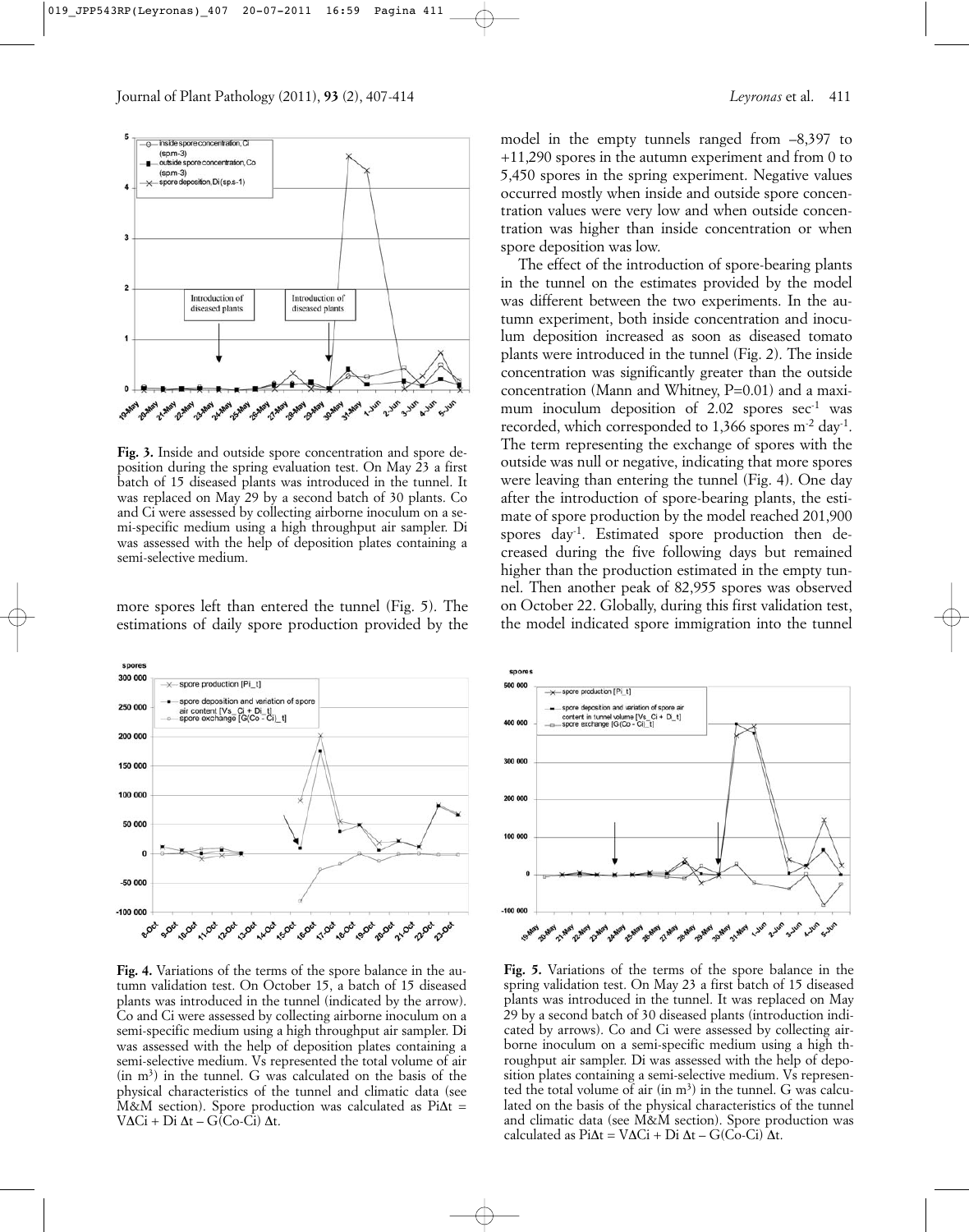|                                                                                                                                                                                            | Tomato trial 1    | l'omato trial 2    | Tomato trial 3   | Lettuce trial      |
|--------------------------------------------------------------------------------------------------------------------------------------------------------------------------------------------|-------------------|--------------------|------------------|--------------------|
|                                                                                                                                                                                            | 27 March-06 April | 23 April-04 may    | $5$ June-14 June | 21-31 May          |
| Estimated crop height                                                                                                                                                                      | $20 \text{ cm}$   | 1 meter            | 2 meters         | $10 \text{ cm}$    |
|                                                                                                                                                                                            | 0.019             | 0.018              |                  | 0.007              |
| Outside spore concentration, Co (sporesxm <sup>-2)"</sup>                                                                                                                                  | (0, 0.04)         | (0.002; 0.04)      | (0, 0)           | (0; 0.03)          |
|                                                                                                                                                                                            | 0.014             | 0.009              | 0.0015           | 0.03               |
| Inside spore concentration, Ci (sporesxm <sup>-3)v</sup>                                                                                                                                   | (0, 0.04)         | (0.004; 0.01)      | (0; 0.008)       | (0.002; 0.17)      |
|                                                                                                                                                                                            | 0.014             | 0.06               | 2.19E-05         | 0.74               |
| Spore deposition, Di (sporesxs <sup>-1)w</sup>                                                                                                                                             | (0, 0.05)         | (0; 0.17)          | $(0; 1.2 E-04)$  | (0; 2.69)          |
|                                                                                                                                                                                            | $\frac{6}{10}$    | 1.32               | $\overline{81}$  | 4.54               |
| Air exchange rate, G (m <sup>3</sup> xs <sup>-1</sup> ) <sup>x</sup>                                                                                                                       | (0; 2.64)         | (0; 2.1)           | (1.1; 2.2)       | (2.41; 10.67)      |
|                                                                                                                                                                                            | 52                | 225                | $-246$           | $-8,246$           |
| Spore exchange (spores) <sup>y</sup>                                                                                                                                                       | $(-2,473; 1,870)$ | $(-1,034; 2,328)$  | $(-1,224;0)$     | $(-51,566; 1,014)$ |
| Daily spore production estimated by the model, PiAt                                                                                                                                        | 1,308             | 5,396              | 2,900            | 78,778             |
| $(s$ pores) $z$                                                                                                                                                                            | $(-1,090; 4,227)$ | $(-2,328; 16,277)$ | (0:15,513)       | (531; 284,346)     |
| v. Co and Gi were assessed by collecting airborne inoculum on a semi-specific medium using a high throughput air sampler. w: Di was assessed with the help of deposition plates containing |                   |                    |                  |                    |
| a semi-selective medium. x: G was calculated on the basis of the physical characteristics of the tunnel and climatic data (see M&M section). y: spore exchange was calculated as G(Co-Ci). |                   |                    |                  |                    |
| z: spore production was calculated as Pi $\Delta t = VACI + Di \Delta t - G(C_O - Ci) \Delta t$ .                                                                                          |                   |                    |                  |                    |

in absence of diseased plants and spore emigration from the tunnel in the presence of substantial amounts of spores on diseased plants.

In the spring experiment, the introduction of a first batch of 15 spore-bearing plants (May 23) had no obvious incidence on spore balance (Fig. 3). During the six days following this introduction there was no statistically significant difference between inside and outside spore concentrations (Mann and Whitney, P=0.90). Observed inoculum deposition remained low (at the most 0.35 spore sec<sup>-1</sup> which corresponded to 235 spores  $m<sup>-2</sup>$ day-1). However, the exchange of spores with the outside was negative during most of the time, indicating that spores were leaving the tunnel (Fig. 5). The estimation of spore production provided by the model was between  $-20,500$  and  $+39,400$  spores day<sup>-1</sup>. In comparison, the potential spore production estimated by measuring stem lesions on the plants was  $ca \, 8x10^5$  spores. The maximum daily production calculated with the model was thus equivalent to 5% of the estimated number of spores present on the plants.

The replacement of the first 15 plants by a new batch of 30 diseased plants (May 29) was followed by an increase in air-borne inoculum concentrations (Fig. 3). There was no significant difference between inside and outside concentrations during the 7 days when the second batch was in the tunnel (Mann and Whitney, P=0.20). When deposition reached a maximum of 4.6 sp  $\sec^{-1}$  on the tunnel ground, 3,130 spores were deposited on each square meter in 24 h. Globally, after the second introduction of plants, the model indicated that there was a flux of spores from the inside of the tunnel toward the outside (Fig. 5). Up to 81,000 spores moved from the inside to the outside of the tunnel in 24 h (June 4). The estimation of spore production per day reached a maximum of 396,000. At the time when the new diseased plants were introduced in the tunnel, they carried an estimated total amount of at least 3.7×106 spores. The production calculated with the model was thus equivalent to 10% of the estimated potential spore amount present on diseased plants.

To explain these results we could hypothesize that the release of spores from diseased plants may have been only partial. For fungi such as *B. cinerea*, theat lack an active mechanism of expulsion for conidia, passive release of spores necessitates the occurrence of wind gusts (Aylor, 1990). Using a wind tunnel, Harrison and Lowe (1987) showed that only 6.2% of the total spores of *B. cinerea* present on diseased bean leaves could be removed by ten series of 20 sec wind gusts with velocities increasing from 1 to 10 m  $\sec^{-1}$ . In support of our hypothesis, the peaks of spore production measured by the model during the second test corresponded to peaks of wind speed. Peaks of wind speed occurred on May 30  $(3.5 \text{ m sec}^{-1} \text{ for } 3 \text{ consecutive quarters of an hour})$  and on June 4 (above 1 m sec-1 during 90% of the time).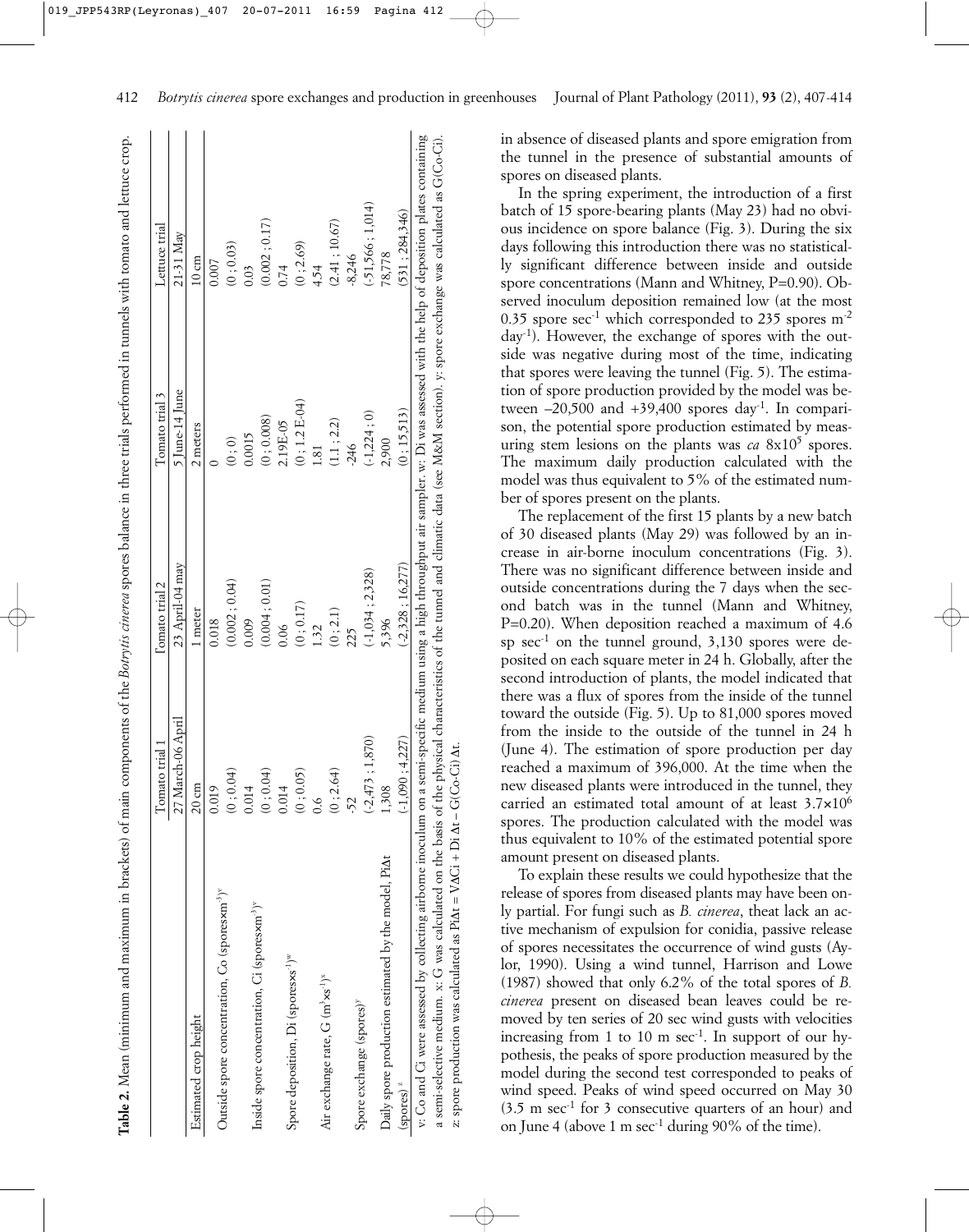**Use of the model in tomato and lettuce tunnels.** To verify if the model was applicable to commercial tunnels, it was tested four times in real-scale tunnels containing either tomato or lettuce crops.

During the three trials conducted from March to June in a tomato tunnel no epidemic development of grey mould was observed. Inside and outside spore concentration, deposition and estimated spore production were much lower than in the evaluation experiments (Table 2). There was no significant difference between inside and outside concentrations with P values of 0.36, 0.34, and 0.68, respectively, for the 3 trials. Deposition and inside and outside concentrations were particularly low in the third trial. The absence of viable air-borne inoculum might be due to important solar radiation during several bright sunny days, reaching  $10^3$  W m<sup>-2</sup> at midday (national platform CLIMINRA, INRA, Avignon, France). It has been shown that a one-day exposure to sunny solar radiation (5x103 W m-2) decreases the viability of *B. cinerea* spores below 5% and a two-day exposure reduces it to zero (Rotem and Aust, 1993). The spore exchange was very variable during the three trials, changing from negative to positive from one day to the next with small values, indicating that the flux of spores between inside and outside the tunnel was changing a lot. The mean spore production calculated with the model was low, not exceeding 17, 000 spores in 24 h (Table 2).

In the lettuce tunnel, *B. cinerea* symptoms started to develop in the beginning of May. During the period when the spore fluxes where modeled in this tunnel, average grey mould incidence was 3.7%. Grey mould was often associated with *Sclerotinia* symptoms. *B. cinerea* sporulation took place on the oldest leaves, near the collar of the plants. Biological data such as inside concentration and deposition were higher than in the tomato tunnel where no sporulating lesions were observed (Table 2). Deposition showed two peaks  $(2.3 \text{ sp} \sec^{-1}$ and 2.6 sp sec<sup>-1</sup> respectively) and reached a maximum of 224 640 spores settling down on the total surface of the tunnel during 24 h  $(1,755 \text{ sp m}^{-2} \text{ day}^{-1})$ . Surprisingly, inside spore concentration and deposition were not significantly correlated  $(R_{Spearman}=0.403, P=0.2021)$ . Outside spore concentration remained low. There was no significant difference between inside and outside spore concentration (Mann and Whitney, P=0.0738). The mean air exchange rate, *G* with a value of  $4.54 \text{ m}^3 \text{ sec}^{-1}$ . was higher than in the two evaluation experiments and the three tomato trials. This high value was due to the fact that the vents remained wide open during the whole lettuce trial. As a consequence, the total volume of air in the tunnel was renewed every 69 seconds in average. During 10 of the 11 days when inoculum was monitored in the lettuce trial, the term of spore exchange was null or negative, indicating that there was a flux of spores from the inside towards the outside of the tunnel (Fig. 6). The spore production estimated by the model showed two peaks of 208,000 (May 25) and 284,000 (May 31) spores produced in 24 h.

Inside and outside spore concentrations recorded in the present study (Table 2) are lower than those measured by Boulard *et al*. (2008) in a rose glasshouse. In this study, the reported range of inside spore concentration was 0.8-0.9 sp  $m<sup>3</sup>$  on average and that for outside spore concentration was  $0.8-3.0$  sp m<sup>-3</sup>. This difference may be due either to differences in environmental conditions and to the little incidence of grey mould in our crops compared to the rose crop, or to possible differences in the methods used for air sampling.

A striking result of our work is that in all trials (but particularly in the absence of diseased plants) the spore production estimated by the model was sometimes negative. These negative values could suggest a high death rate of existing inoculum on certain days. They could also point to a limit of this type of model in conditions of low production of endogenous inoculum. The same reservations may apply when positive spore production was estimated in the absence of visible disease symptoms, although an alternative hypothesis could be that undetected inoculum production occured on debris, soil-borne sclerotia or alternative hosts.

The objective of this study was to determine if the spore balance model developed by Boulard *et al*. (2008) could be used in unheated tunnels to estimate fluxes of inoculum and endogenous spore production by an air-



**Fig. 6.** Variations of the terms of the spore balance in the lettuce tunnel during the course of experiment (21-31 May). Co and Ci were assessed by collecting airborne inoculum on a semi-specific medium using a high throughput air sampler. Di was assessed with the help of deposition plates containing a semi-selective medium. Vs represented the total volume of air  $(in m<sup>3</sup>)$  in the tunnel. G was calculated on the basis of the physical characteristics of the tunnel and climatic data (see M&M section). Spore production was calculated as Pi∆t = V∆Ci + Di ∆t – G(Co-Ci) ∆t.